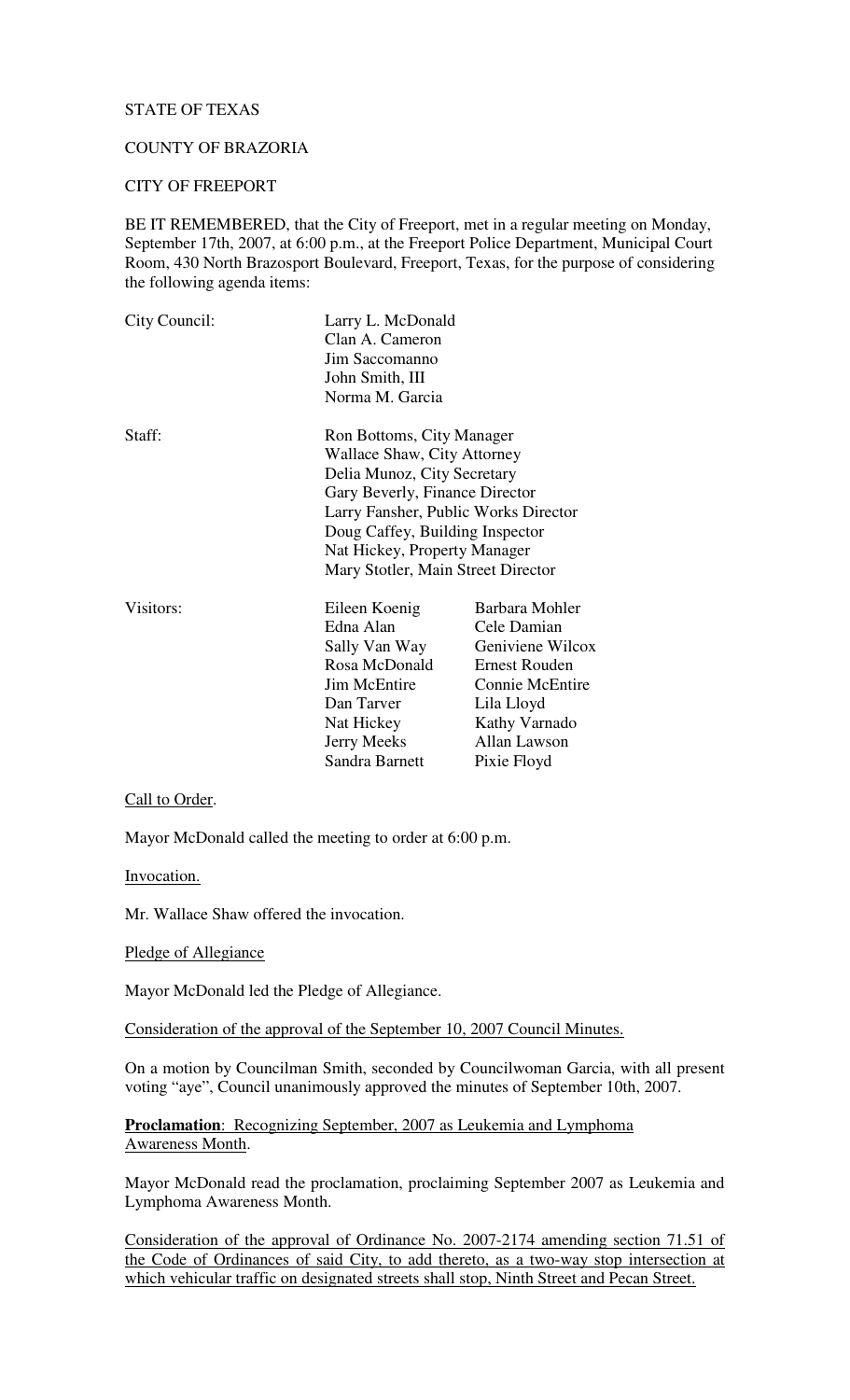On a motion by Councilman Cameron, seconded by Councilman Saccomanno, with all present voting "aye", Council unanimously approved Ordinance No. 2007-2174 amending section 71.51 of the Code of Ordinances of said City, to add thereto, as a twoway stop intersection at which vehicular traffic on designated streets shall stop, Ninth Street and Pecan Street.

Consideration of the approval of Ordinance No. 2007-2175 enacting and adopting a supplement (S-11) to the Code of Ordinances of the City of Freeport.

On a motion by Councilman Cameron, seconded by Councilman Smith, with all present voting "aye", Council unanimously approved Ordinance No. 2007-2175 enacting and adopting a supplement (S-11) to the Code of Ordinances of the City of Freeport

Consideration of the approval of Ordinance No. 2007-2176 adopting a tax rate for fiscal year 2007-2008.

The following motion was made by Councilman Saccomanno, " I move that property taxes be increased by the adoption of an ordinance levying ad valorem taxes for the City of Freeport for 2007 tax year at a tax rate of \$0.71", after receiving a second by Councilman Smith, by a record vote, such motion was duly adopted, the record vote being:

> Mayor McDonald, "nay" Councilman Cameron, "nay" Councilman Saccomanno, "aye" Councilman Smith, "aye" Councilwoman Garcia, "aye"

With all present voting 3 to 2, Council approved Ordinance No. 2007-2176 adopting a tax rate for fiscal year 2007-2008.

Consideration of the approval of renewing the Lease Agreement with Port Freeport and the City of Freeport.

On a motion by Councilman Cameron, seconded by Councilman Saccomanno, with all present voting "aye", Council unanimously approved Mr. Bottoms' recommendation to renew the lease agreement with Port Freeport and the City of Freeport. He stated that the agreement was essentially the same, except for the rate. The renewed lease is renegotiable every two years at the market rate, should the lease be extended.

Consideration of the approval of a request from Mr. Vargas to reduce or abate demolition liens on Block 598, Lots 23 and 24, Velasco Townsite, known as 621-623 North Ave. D.

On a motion by Councilwoman Garcia, seconded by Councilman Saccomanno, with all present voting "aye", Council unanimously approved Mr. Bottoms' recommendation to a reduction of \$l,139.17 or a settlement of \$3,000.00 on Block 598, Lots 23 and 24, Velasco Townsite, known as 621-623 North Ave D. The lien was renegotiated to \$3,000.00.

Consideration of the approval of designating a City representative and an alternate to the Houston Galveston Area Council 2008- General Assembly.

On a motion by Councilman Saccomanno, seconded by Councilwoman Garcia, with all present voting "aye", Council unanimously approved to designate Mayor McDonald as the city representative to the Houston Galveston Area Council 2008 – General Assembly and Councilman Smith as alternate and Councilman Cameron as second alternate.

Mayor McDonald closed the formal session at 6:37 p.m. and opened the executive session at 7:09 p.m.